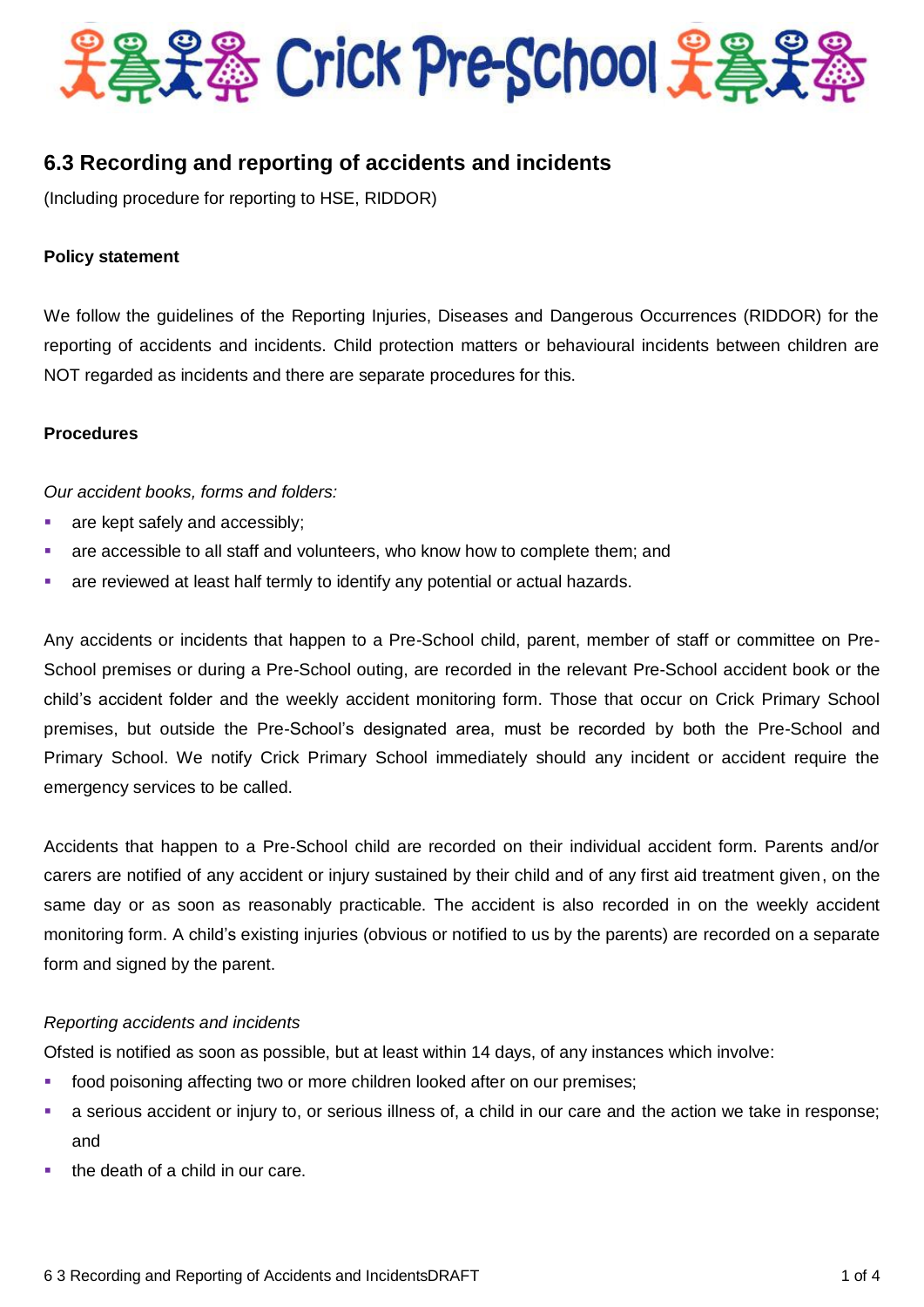# **& Crick Pre-School 光着**

Local child protection agencies are informed of any serious accident or injury to, or the death of any child while in our care and we act on any advice given by those agencies.

Any food poisoning affecting two or more children or adults on our premises is reported to the local Environmental Health Department.

We meet our legal requirements in respect of the safety of our employees and the public by complying with RIDDOR (the Reporting of Injuries, Diseases and Dangerous Occurrences Regulations). We report to the Health and Safety Executive:

- any work-related accident leading to an injury to a child or adult, for which they are taken to hospital;
- any work-related accident leading to a specified injury to an employee. Specified injuries include injuries such as fractured bones, the loss of consciousness due to a head injury, serious burns or amputations.
- any work-related accident leading to an injury to an employee which results in them being unable to work for seven consecutive days. All work-related injuries that lead to an employee being incapacitated for three or more days are recorded in our accident book.
- when a member of staff suffers from a reportable occupational disease or illness as specified by the HSE
- any death, of a child or adult, that occurs in connection with activities relating to our work; and
- any dangerous occurrences. This may be an event that causes injury or fatalities or an event that does not cause an accident, but could have done; such as a gas leak.

Information for reporting the incident to Health and Safety Officer is detailed in the Early Years Alliance's *Accident Record* publication. Any dangerous occurrence is recorded in our incident book (see below).

All of the above incidents will also be reported to Crick Primary School.

We consider whether we inform the Charity Commission under their Serious Incident reporting requirements – details of which are available by accessing the following link: [http://www.charitycommission.gov.uk/running-a](http://www.charitycommission.gov.uk/running-a-charity/your-charitys-work/protecting-your-charity/reporting-serious-incidents/)[charity/your-charitys-work/protecting-your-charity/reporting-serious-incidents/](http://www.charitycommission.gov.uk/running-a-charity/your-charitys-work/protecting-your-charity/reporting-serious-incidents/)

## *Our incident book*

- Crick Pre School lease our premises from Crick Primary School and we ensure we have access to the person responsible for dealing with emergencies
- We have ready access to telephone numbers for emergency services, including local police and a shared procedure for dealing with emergencies.
- $\blacksquare$  In the unlikely event of

# **In Pre-School/Crick Primary School**

- o A deliberate act of violence, such as the use of a knife or firearm
- o A fire or laboratory explosion
- o A child or member of staff taken hostage
- o The destruction or serous vandalism of part of the school

## 6 3 Recording and Reporting of Accidents and IncidentsDRAFT 2 of 4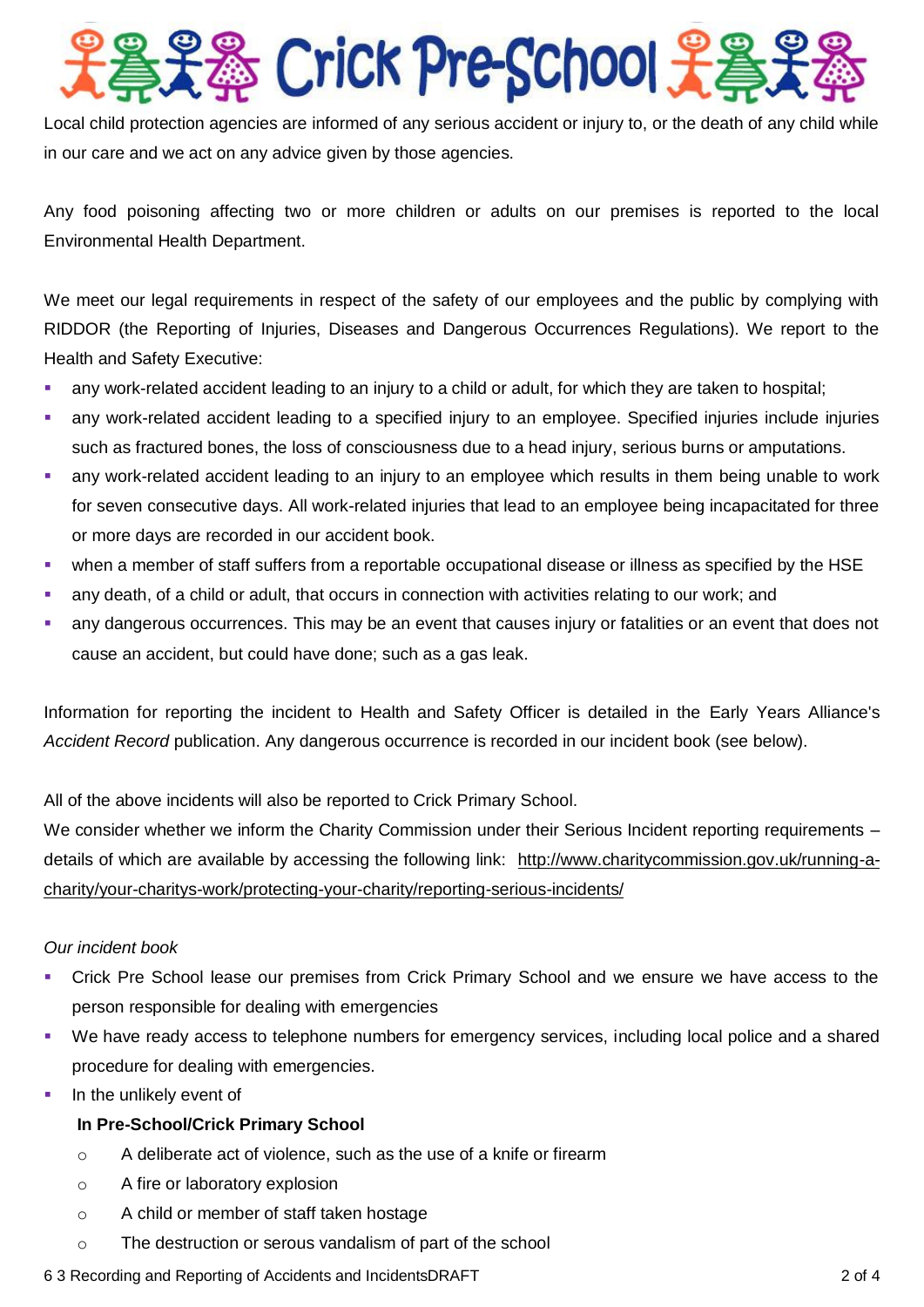

o The death of a child or member of staff

## **Outside Pre-School:**

- o A transport-related accident involving child and/or members of staff
- o The death of a child or member of staff
- o A more widespread disaster in the community
- o Death or injuries on journeys or excursions
- o Civil disturbances and terrorism
- o In the event of a pandemic

We will follow the school's Emergency Plan. Due to the sensitivity of the information enclosed, copies will only be available to Pre-School staff and the Chair of the Committee.

- We ensure that our staff and volunteers carry out all health and safety procedures to minimise risk and that they know what to do in an emergency.
- On discovery of an incident, we report it to the appropriate emergency services fire, police, ambulance if those services are needed.
- If an incident occurs before any children arrive, the Manager or Deputy Manager risk assesses this situation and decides if the premises are safe to receive children. The Manager or Deputy Manager after discussion with the Committee Chairperson may decide to offer a limited service or to close the setting.
- Where an incident occurs whilst the children are in our care and it is necessary to evacuate the premises/area, we follow the procedures in our Fire Safety and Emergency Evacuation Policy or, when on an outing, the procedures identified in the risk assessment for the outing.
- If a crime may have been committed, we ask all adults witness to the incident make a witness statement including the date and time of the incident, what they saw or heard, what they did about it and their full name and signature.
- We keep an incident book for recording incidents including those that that are reportable to the Health and Safety Executive as above.
- These incidents include:
	- **-** break in, burglary, theft of personal or the setting's property;
	- **-** an intruder gaining unauthorised access to the premises;
	- **-** fire, flood, gas leak or electrical failure;
	- **-** attack on an adult or child on the premises or nearby;
	- **-** any racist incident involving staff or families on the setting's premises;
	- **-** a notifiable disease or illness, or an outbreak of food poisoning affecting two or more children looked after on the premises;
	- **-** death of a child or adult, and
	- **-** a terrorist attack, or threat of one.
- In the incident book we record the date and time of the incident, nature of the event, who was affected, what was done about it or if it was reported to the police, and if so a crime number. Any follow up, or insurance claim made, is also recorded.